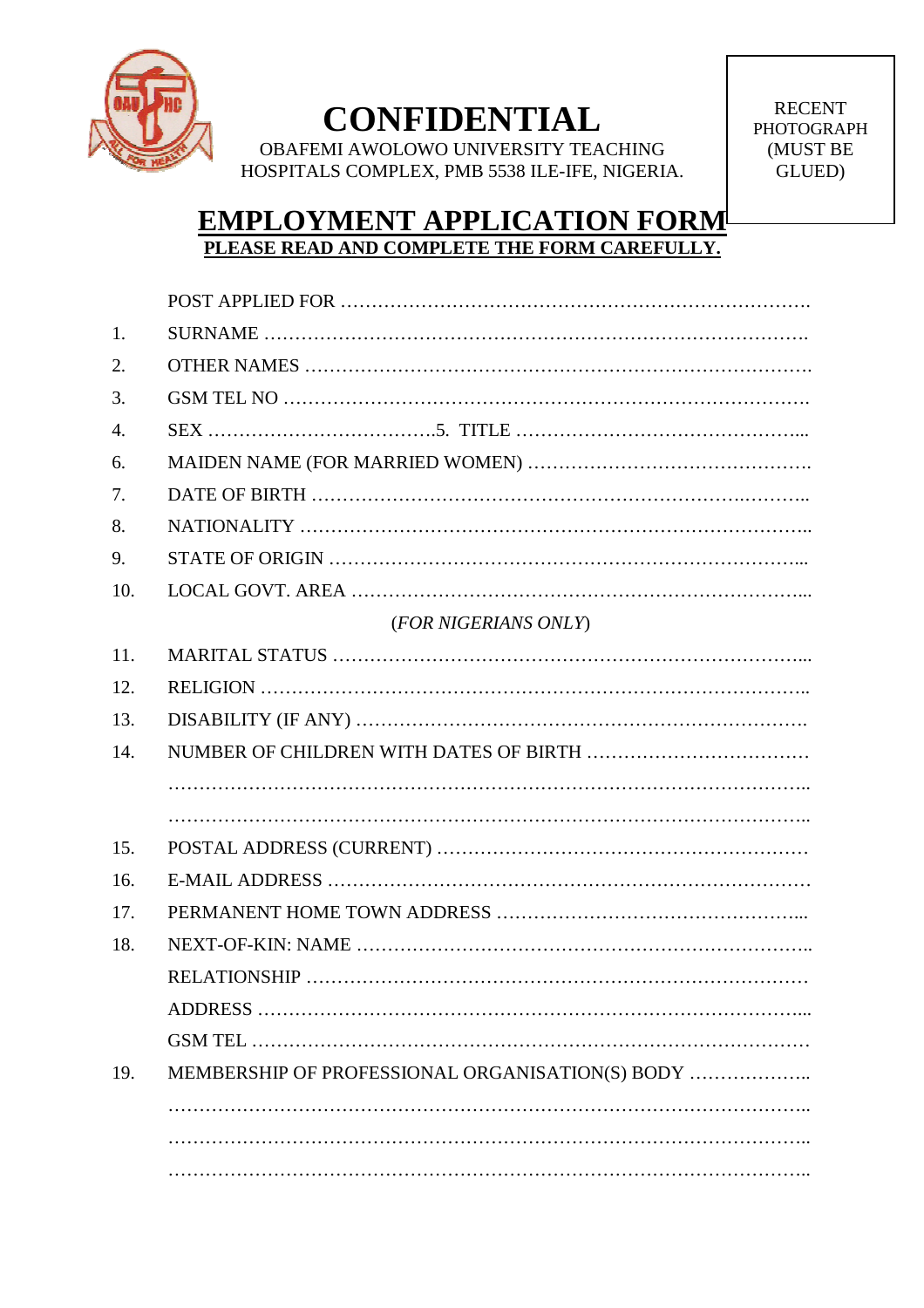#### 20. EDUCATION

.

|    | <b>SCHOOLS ATTENDED</b> | <b>FROM</b> | <b>TO</b> | <b>QUALIFICATIONS</b> |
|----|-------------------------|-------------|-----------|-----------------------|
|    |                         |             |           | <b>OBTAINED</b>       |
| a. |                         |             |           |                       |
| b. |                         |             |           |                       |
| c. |                         |             |           |                       |
|    |                         |             |           |                       |
| e. |                         |             |           |                       |

…………………………………………………………………………………………..

#### 21. PROFESSIONAL QUALIFICATIONS

|    | <b>QUALIFICATIONS</b> | <b>DATE OBTAINED</b> | <b>ISSUING</b>   |
|----|-----------------------|----------------------|------------------|
|    |                       |                      | <b>AUTHORITY</b> |
| a. |                       |                      |                  |
| b. |                       |                      |                  |
| c. |                       |                      |                  |
|    |                       |                      |                  |
| e. |                       |                      |                  |

| 22. | IF SPONSORED FOR A COURSE, HAVE YOU BEEN RELEASED FROM BOND |  |  |
|-----|-------------------------------------------------------------|--|--|
|     |                                                             |  |  |
| 23. |                                                             |  |  |
| 24. |                                                             |  |  |
| 25. |                                                             |  |  |
| 26. |                                                             |  |  |
|     |                                                             |  |  |
| 27. |                                                             |  |  |
|     |                                                             |  |  |
|     |                                                             |  |  |
| 28. | REASON(S) FOR WISHING TO LEAVE PRESENT EMPLOYMENT           |  |  |
|     |                                                             |  |  |
|     |                                                             |  |  |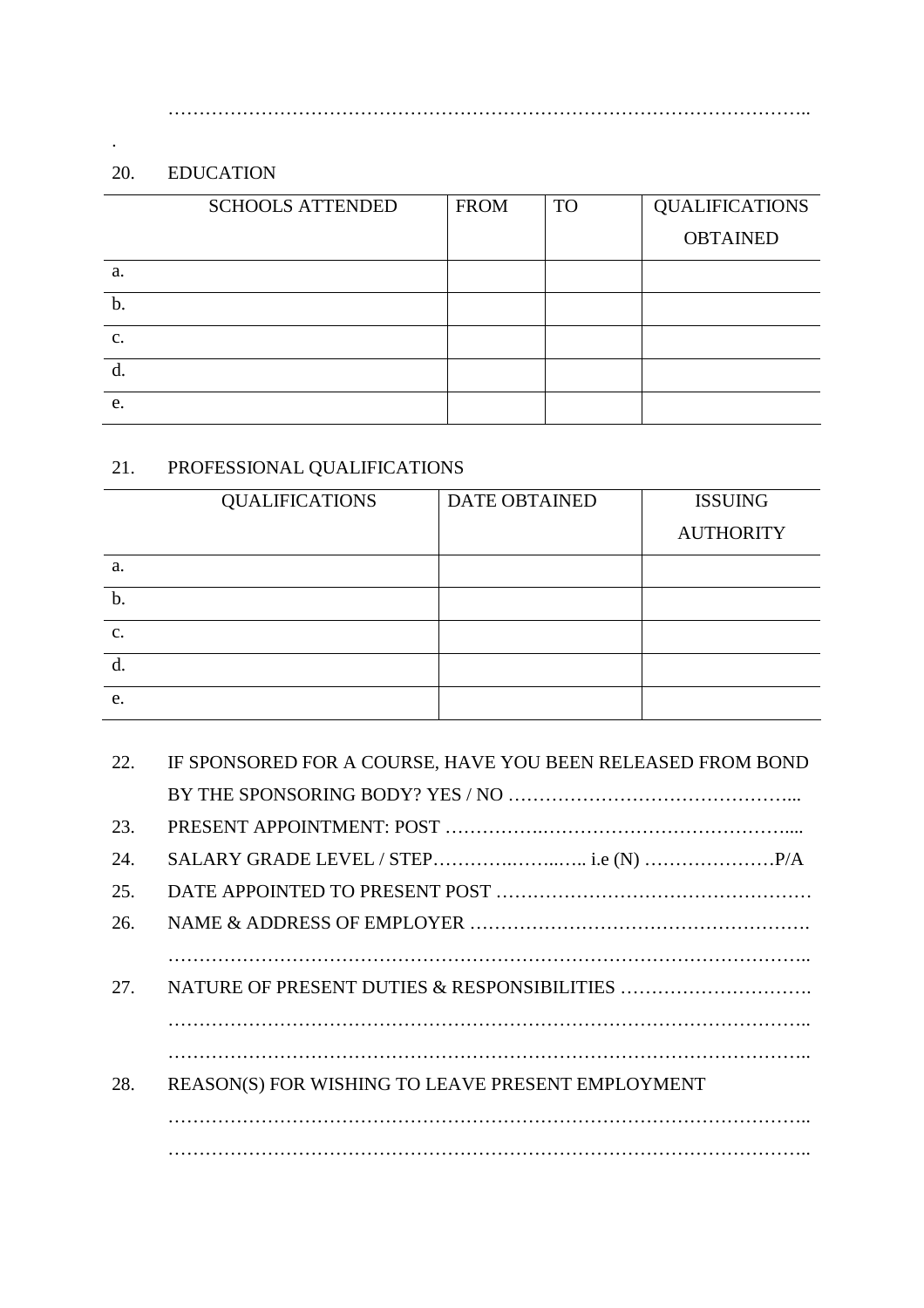#### 29. PREVIOUS APPOINTMENTS:

|                | EMPLOYING AUTHORITY   POST HELD | PERIOD OF THE   REASON FOR |                |
|----------------|---------------------------------|----------------------------|----------------|
|                |                                 | <b>APPOINTMENT</b>         | <b>LEAVING</b> |
| a.             |                                 |                            |                |
| $\mathbf b$ .  |                                 |                            |                |
| $\mathbf{c}$ . |                                 |                            |                |
|                |                                 |                            |                |
| e.             |                                 |                            |                |

## 30. RESEARCH / PROJECT (STATING TOPIC(S), YEAR AND STATUS OF PUBLICATION)

………………………………………………………………………………………………….. ………………………………………………………………………………………………….. ………………………………………………………………………………………………….. 31. DISTINCTION AND AWARDS (IF ANY) …………………………………………... ………………………………………………………………………………………………….. ………………………………………………………………………………………………….. 32. ON-GOING PUBLICATIONS WITH DATES ……………………………………….. ………………………………………………………………………………………………….. 33. EXTRA CURRICULAR ACTIVITIES ……………………………………………….. ………………………………………………………………………………………………….. ………………………………………………………………………………………………….. ………………………………………………………………………………………………….. 34. HAVE YOU BEEN CONVICTED OF ANY CRIMINAL OFFENCES OR PREVIOUSLY DISMISSED FROM THE PUBLIC SERVICE? IF YES, PLEASE GIVE DETAILS. ………………………………………………………………………………………………….. …………………………………………………………………………………………………..

…………………………………………………………………………………………………..